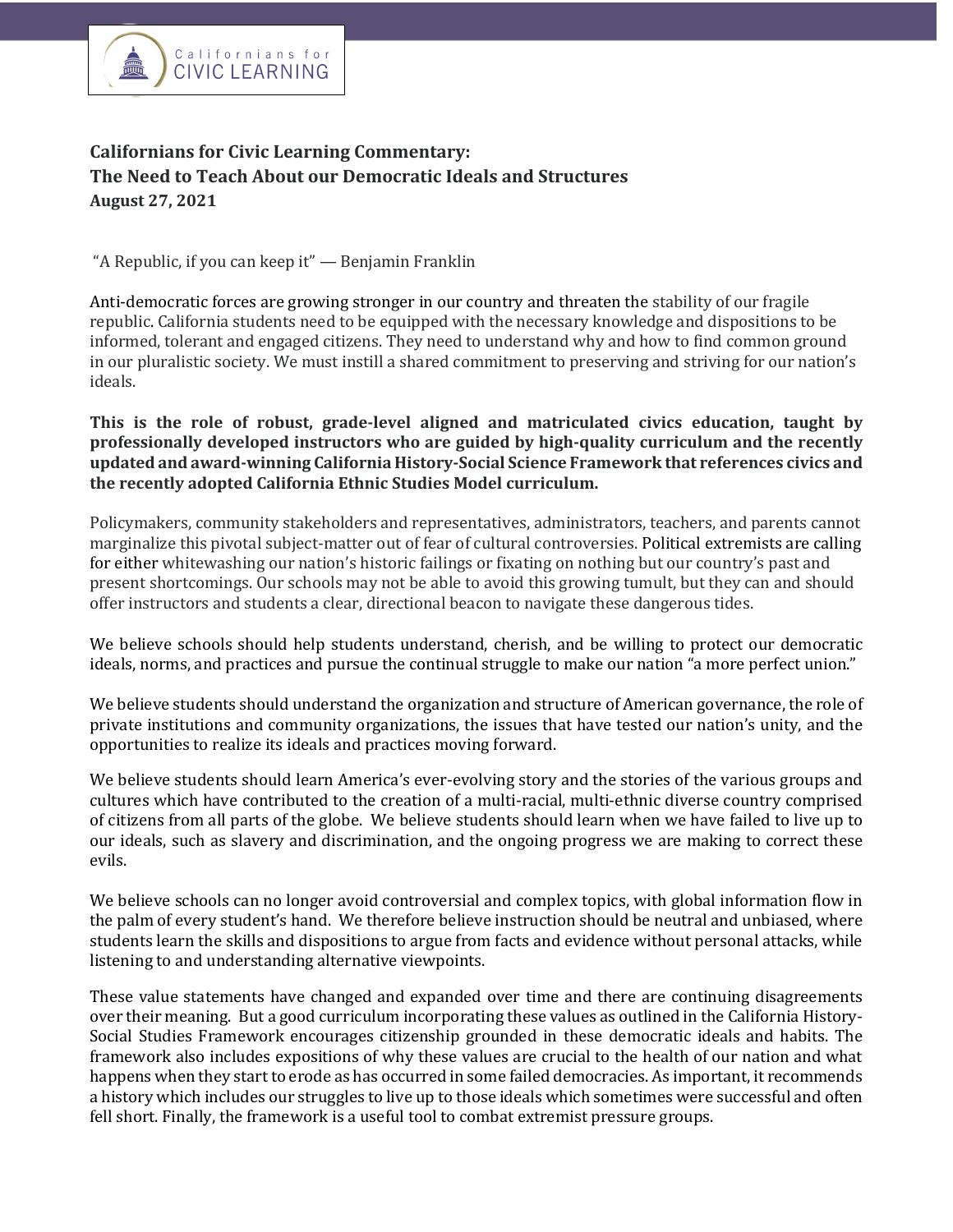

We reject the ideas of those that advocate for:

Californians for

- instilling collective guilt in today's children (while we support efforts to examine the horrors of our past and develop a passion for justice going forward);
- the idea that American democratic ideals and institutions are corrupted beyond repair;
- believing that any one identity is the only lens through which to view our history and that a person's identity limits legitimate comment on discrimination; and
- discounting the progress the nation has made in becoming a more perfect union (granting that we still have a long way to go).

We reject the ideas of those who seek to:

- present a whitewashed version of American history and civics;
- disregard the evils of slavery, genocide, and discrimination in our past;
- refuse to address continuing injustice and racism in the past and present; and
- pass dangerous laws and school policies prohibiting content that doesn't support their views.

It's time all California schools, at every grade level, devote significant instructional time to teaching students their civic responsibilities and rights before the noble promise of this fragile republic disintegrates into tribal strife and economic collapse.

We believe students should understand and commit to our democratic creed originating in the universal ideals expressed in the Declaration of Independence and the United States Constitution including:

- $\bullet$  the ideals of consent of the governed, majority rule with protections for the minority, the right to vote, periodic elections, the peaceful transfer of power, federalism and the separation of power, an independent judiciary, and protections against using government power to harass individuals or groups;
- individual rights and protections from the government
- $\bullet$  individual responsibility for acting as a good citizen;
- liberty and autonomy to pursue individual or group goals;
- tolerance, equality, and respect for the humanity of fellow citizens inclusive of identity, culture, or opinion;
- $\bullet$  the pursuit of justice;
- $\bullet$  the rule of law, equal protection of the law, and the idea that no person is above the law;
- free speech, a free press, and freedom of religion;
- accountability and transparency of government and the idea that elected representatives must respect our institutions and be accountable for their actions, veracity, and lack of corruption;
- the importance of compromise based on discussion, deliberation, and truth grounded in evidence and facts; and
- the idea that the purpose of those in government is not simply to enrich themselves but to further "life, liberty and the pursuit of happiness" for the people and to protect the Constitution.

We hope this statement is useful to those advocating for a robust civic instruction and engagement program and therefore, call upon boards of trustees, superintendents, administrators, teachers, students, families, business and community organizations and individuals, private and public civic institutions, and policymakers to work collaboratively to prioritize civic learning by adopting policies and resolutions to:

- provide ample professional development for teachers and administrators;
- ensure that civics is taught appropriately with adequate instructional time at each grade level per the California History-Social Science Framework;
- encourage and provide avenues for all students to qualify to earn the State Seal of Civic Engagement;
- promote and support student leadership and civic engagement inside and outside the school day;